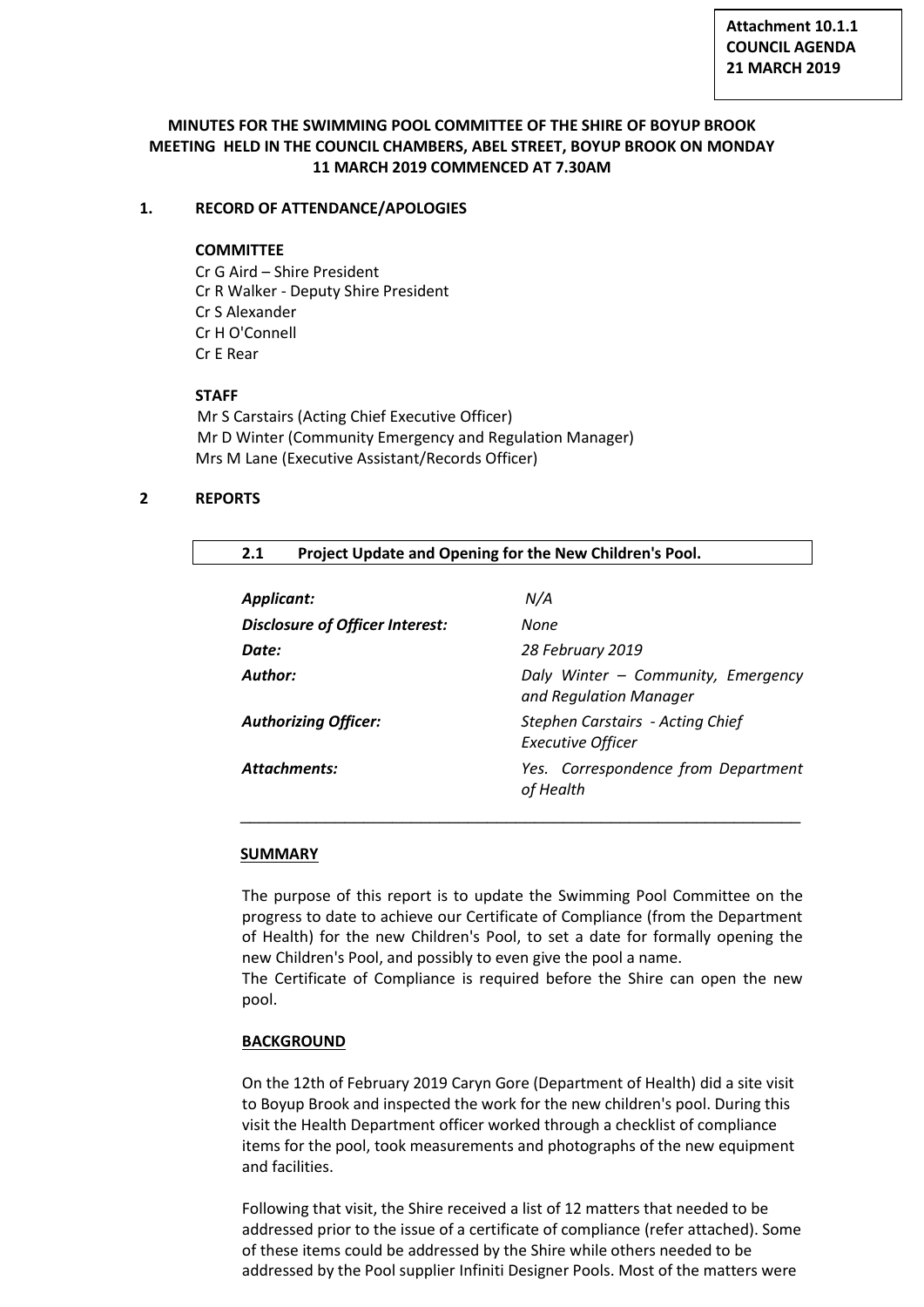# minor in nature. **COMMENT**

Many of the items have now either been finalised or are in the process of being finalised. See list of progress to date detailed below.

 At the time of the final inspection, the water depth in some locations was up to 110mm lower than the adjacent depth markers. For example, water depth at 0.4m depth marker was 0.29m and water depth at 0.6m marker was 490mm. Whilst we do note that water depth may vary slightly (i.e. to 50mm), depth markers need to be representative of the operative depth of water. Depth markers in excess of 50mm from the actual level will need to be replaced so that they are representative of the actual water depth. Please send through photographs once amended;

Progress Made: New depth markers 0.3m and 0.5m have been ordered by Infiniti Pools and installation is scheduled for W/E of 2nd or 3rd March 2019**. Item Pending.**

 Facility personnel had identified that some patrons would benefit from the use of a handrail to the toddler pool. Whilst a means of access/egress is not required by the Code for water bodies <600mm deep, we would support the installation of handrails, but would require details to be forwarded to this department for approval prior to installation;

Progress Made: Handrail – Will be addressed at a later date. Not a requirement for issue of Certificate of Compliance. **No Action Required.**

- It was noted that there was sand in the pool due to landscaping in the vicinity. There are some concerns about run off into the pool. Can you please confirm that landscaping to the pool will not drain or run off into the pool. Please send through photos once landscaping is completed; Progress Made: The Shire's Environmental Health Officer (EHO) has confirmed that the drainage/runoff around the new children's pool is satisfactory. **Confirmation is to be sent to DOH.**
- Please forward photograph to show "No use of facility allowed after dark" signage in accordance with Code section 2.25;

Progress Made: A new "No use of facility after dark" sign has been ordered. The signage should arrive in the week commencing. The lettering on the sign, meets the 100mm size requirement. **Pending receipt of signage and then confirmation photographs to be sent to DOH.**

 Please forward photographs to show pipe work in plant room for the toddler pool once fully labelled in accordance with point 2 of Code section 3.3.4 (AS 1345-1995, *Identification of the Contents of Pipes, Conduits and Ducts*).

Progress Made: Infiniti Designer Pools have ordered labelling for the plant room pipe work. It is anticipated that this labelling will be installed on the W/E of 9th or 10th March 2019.

# **Pending installation of stickers and photographs to DOH.**

 Please forward written approval from Water Corporation (if to sewer) or the Local Government for the disposal of backwash water;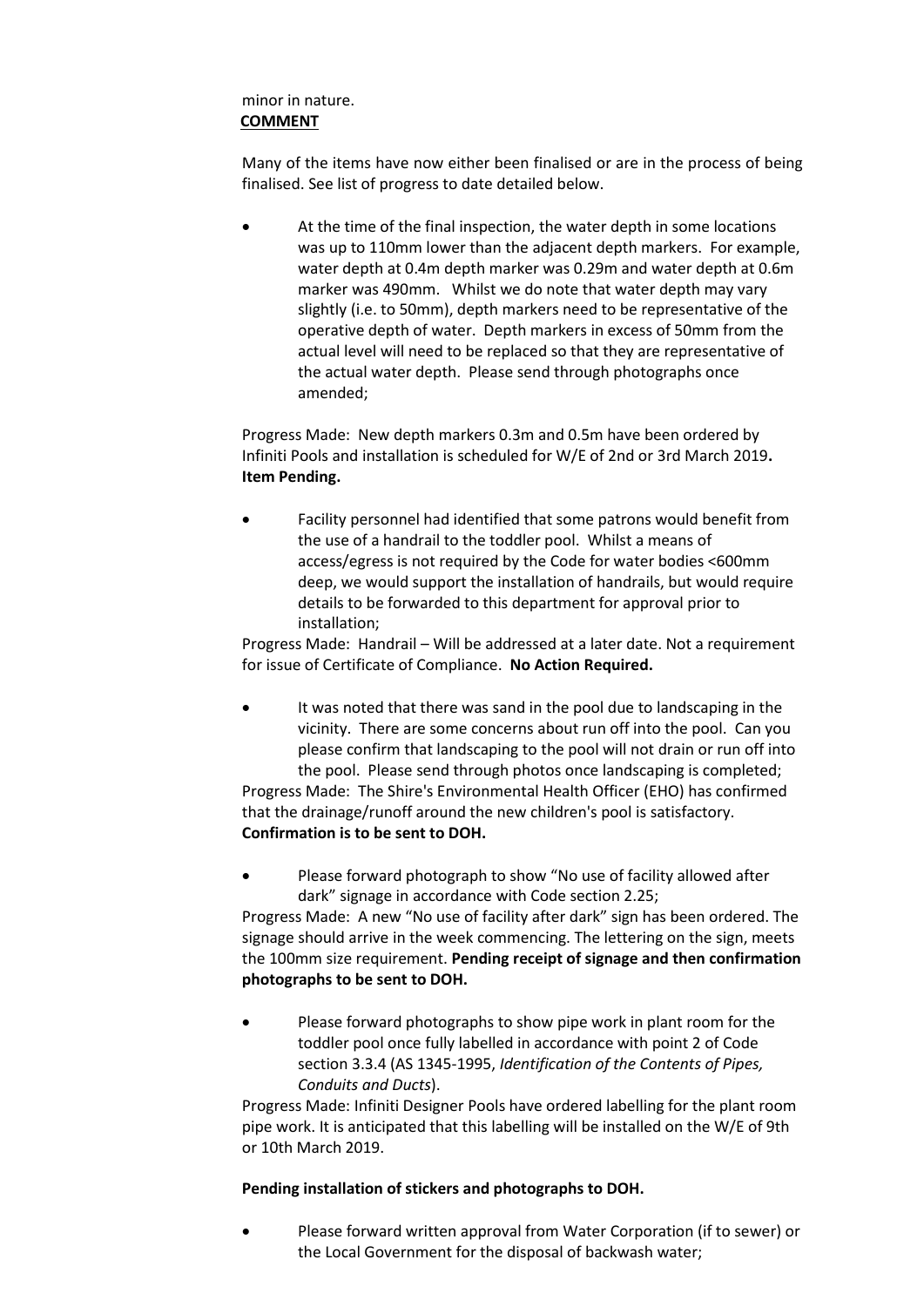Progress Made: The Shire's EHO has approved the backwash water soak well. An email was sent to the Department of Health on the 27/2 confirming this. **Confirmation from DOH pending.**

• Please confirm if a Dangerous Goods Licence will be required for the quantity of hazardous chemicals being stored (Code section 4.1); Progress Made: The Pool Manager is currently working on obtaining confirmation if a Dangerous Goods Licence is required. **Pending notification from Department of Mines, then confirmation to be sent onto DOH.**

 Please provide a photograph of chemical storage once appropriately signed and segregated (Code section 4.1);

Progress Made: Appropriate signed and segregated chemical storage space has been developed. **Once all signage is in place photographs to DOH.**

 Please provide specification sheet for safety suctions to the water features.

Progress Made: Specification sheet for safety suction covers sent to DOH 27/2. **Confirmation from DOH pending.**

 Copy of builder's structural compliance certification (template attached);

Progress Made: Builders structural compliance certificated provided. **Confirmation from DOH received.**

 Electrical Safety Compliance Certificate for all new electrical works (template attached);

Progress Made: Builders structural compliance certificated provided. **Confirmation from DOH received.**

 Certification from the heating system installer/supplier confirming compliance with Appendix 3 of the Code of Practice (template attached); Progress Made: Certification from installer confirming compliance provided. **Confirmation from DOH received.**

 Satisfactory microbial water sampling results from the Shire of Boyup Brook.

Progress Made: The Shire's EHO will conduct water sampling next week to confirm satisfactory microbial water sampling results. **Confirmation of results to be sent to DOH.**

## **CONSULTATION**

Peter Sanderson (Site Supervisor) Jo North (Pool Manager) Dean Guja (Shire Environmental Health Officer) Angela Hales (Shire Occupational Health and Safety Officer) Infiniti Designer Pools and Stephen Carstairs (Acting CEO)

#### **STATUTORY OBLIGATIONS**

Nil

**POLICY IMPLICATIONS** Nil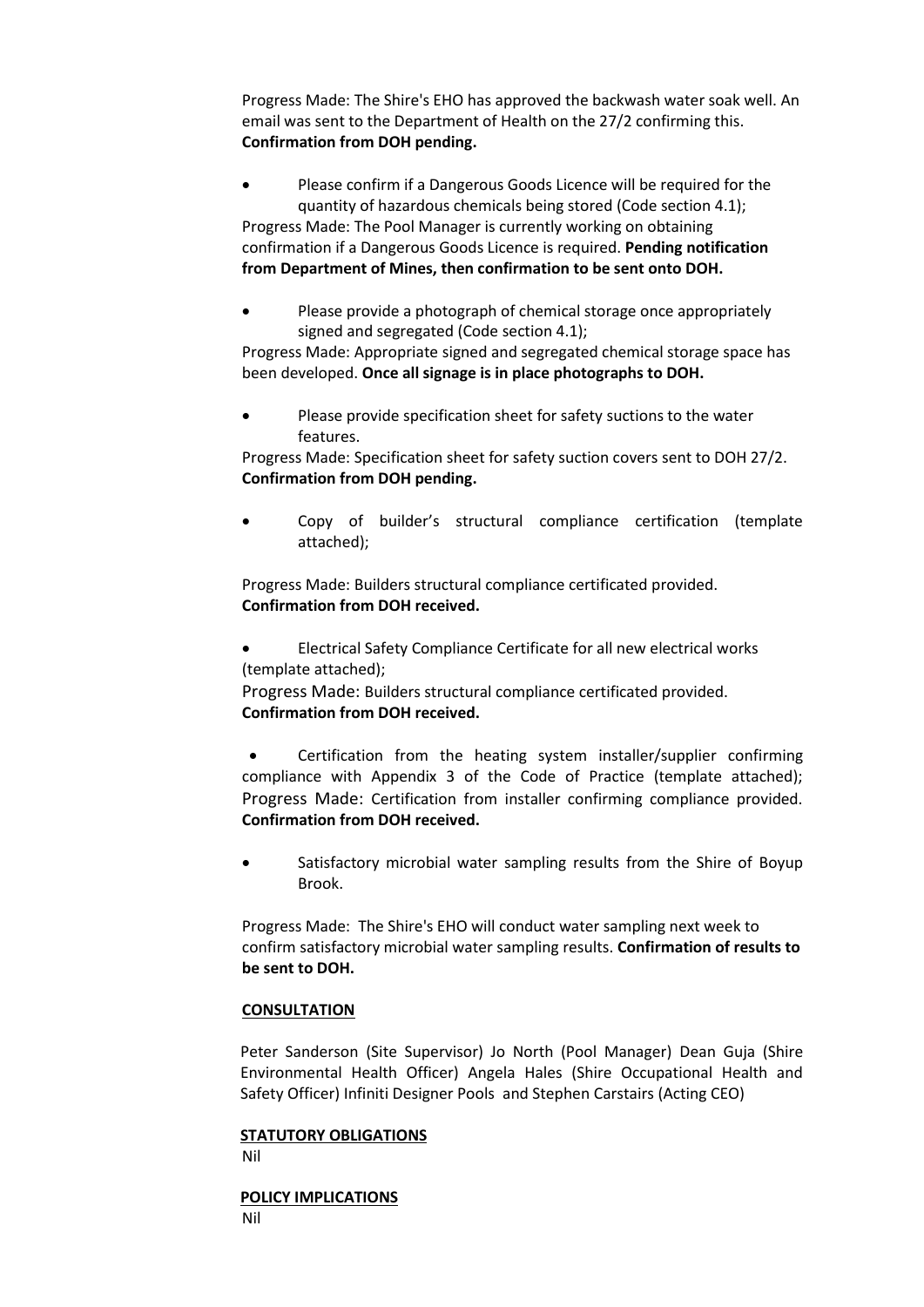## **BUDGET/FINANCIAL IMPLICATIONS**

At the time of writing this report the actual cost of the project (\$146,210) exceeded budget (\$130,650) by some 12%.

## **STRATEGIC IMPLICATIONS**

Shire of Boyup Brook Strategic Community Plan states:

Growing our Community Together – Our Shire will be: "A place that nurtures its youth and aging population."

Social Goal – "Promote outdoor activities, community participation, interactions and connections."

### **SUSTAINABILITY IMPLICATIONS**

- **Environmental**
	- N/A
- **Economic**
	- N/A
- **Socia**l Refer above to the Strategic Implications section of this report.

## **VOTING REQUIREMENTS**

Simple majority.

### **OFFICER RECOMMENDATION – ITEM 2.1**

**MOVED: Cr Walker SECONDED: Cr Alexander**

**That the Swimming Pool Committee recommend that Council:**

- **1. Endorses the progress made to date in meeting Health Department compliance requirements for the new Children's Pool.**
- **2. Set the target date to officially open the new Children's Pool at 1pm on 24 March 2019.**
- **3. Name the new Children's Pool \_\_\_\_\_\_\_\_\_\_\_\_\_\_\_\_\_\_\_\_\_\_ in view of said person's contribution to ...**

#### **AMENDMENT**

**MOVED: Cr Walker SECONDED: Cr Rear**

**That the Swimming Pool Committee recommend that Council:**

- **1. Endorses the progress made to date in meeting Health Department compliance requirements for the new Children's Pool.**
- **2. Set the target date to officially open the new Children's Pool at 3.30pm on the 19 March 2019 or the 26 March 2019.**